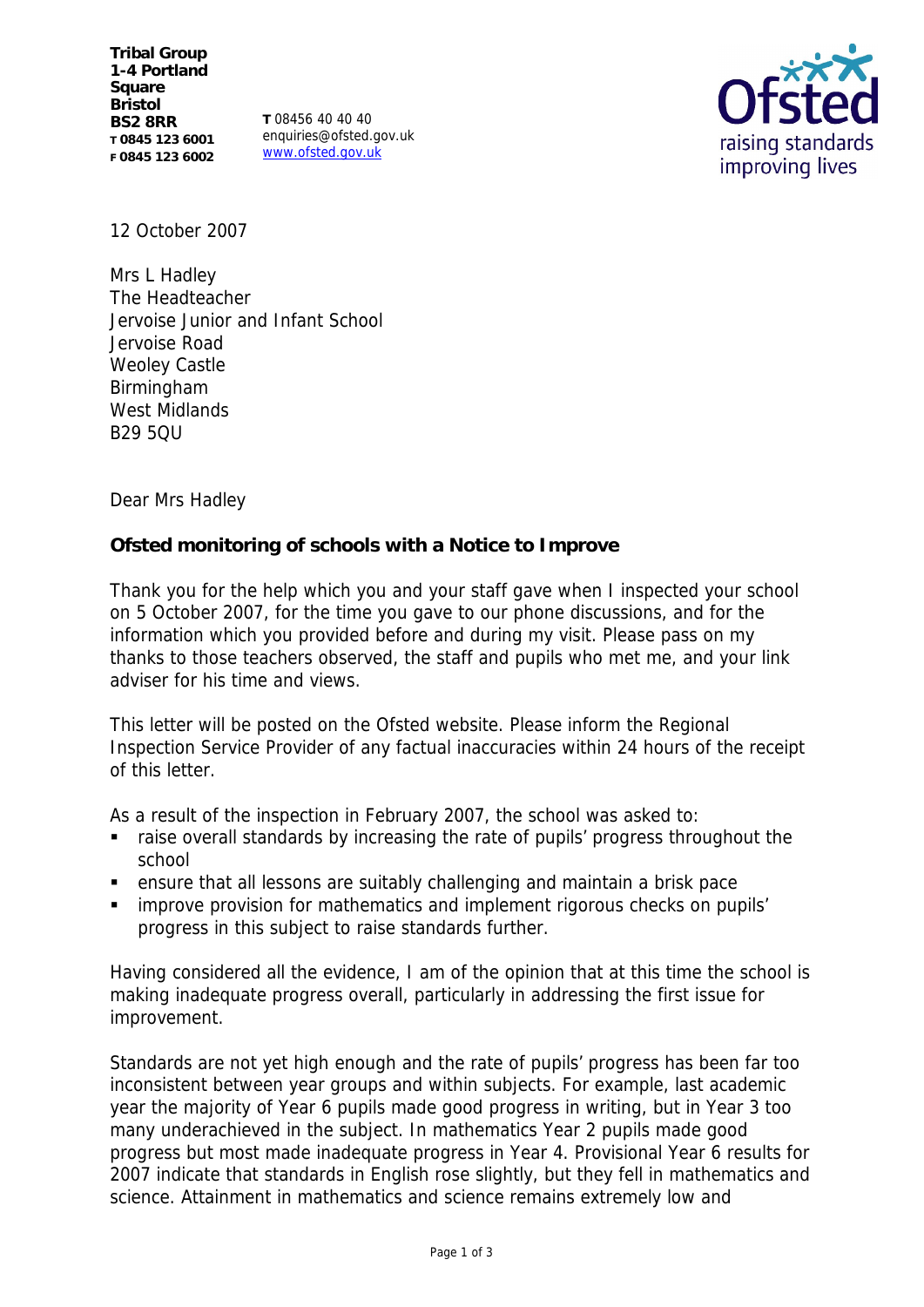

standards in both subjects are not improving at a fast enough rate. The numbers of pupils reaching both the expected and the higher levels in these subjects are too low. In contrast, Year 2 standards in 2007 rose markedly in reading, writing and mathematics, thereby reversing the three year decline in results. In mathematics there was a 19% rise in the proportion of pupils reaching the expected Level 2 and a 10% improvement in the numbers gaining the higher Level 3. In writing there was nearly a doubling of the proportion of pupils reaching the expected Level 2 but none reached the higher Level 3. Overall standards improved from extremely low to significantly below average.

Satisfactory progress has been made on increasing the challenge and pace in lessons. In August 2007 the leadership appointed new teachers to improve provision in those years where underperformance was greatest. Teaching has improved, particularly in Years 3 and 4, and the early signs indicate that pupils are learning much more. Work is now suitably matched to pupils' differing capabilities and all lessons move along at a brisk pace. Pupils report that teaching is better and they find work more interesting and enjoyable. The older pupils are aware of their English and mathematics targets but many are unclear what National Curriculum level they are working at.

A satisfactory start has been made on improving provision in mathematics and checking pupils' progress in the subject. A better curriculum and improved teaching and behaviour have led to accelerated rates of progress in some years. In the small number of mathematics lessons observed, pupils were making satisfactory progress towards meeting the lesson objectives. Book scrutiny reveals that pupils in Years 5 and 6 have made satisfactory progress in their number work since the beginning of the autumn term. The initiatives to improve writing skills are paying dividends. The older pupils' writing is developing well, particularly the way they organise and structure narrative. A sound tracking system has recently been put in place and the school is now tracking pupils' progress effectively. This said, the lack of an adequate system until fairly recently has hindered the leadership's ability to properly evaluate pupils' progress and quickly tackle underperformance. Teachers are now being held to account for the progress pupils make and data is being effectively used to set appropriate whole school targets and inform intervention.

The local authority (LA) has provided the school with a satisfactory range of support. It has had a positive impact on improving the tracking of pupils' progress and increasing the level of challenge and pace in lessons. It has not yet been fully effective in ensuring pupils make at least satisfactory progress in English and mathematics each year. A monitoring and intervention group (MIG) has met termly to evaluate the progress made on each point for improvement. The LA inspected the school in June 2007 and clearly identified its strengths and weaknesses. The judgement that the school was making satisfactory progress in raising standards and accelerating pupils' progress does not sit comfortably with the school's inconsistent past performance. The satisfactory progress judgements made on the other two points for improvement were fair and accurate.

I hope that you have found the visit helpful in promoting improvement in your school.